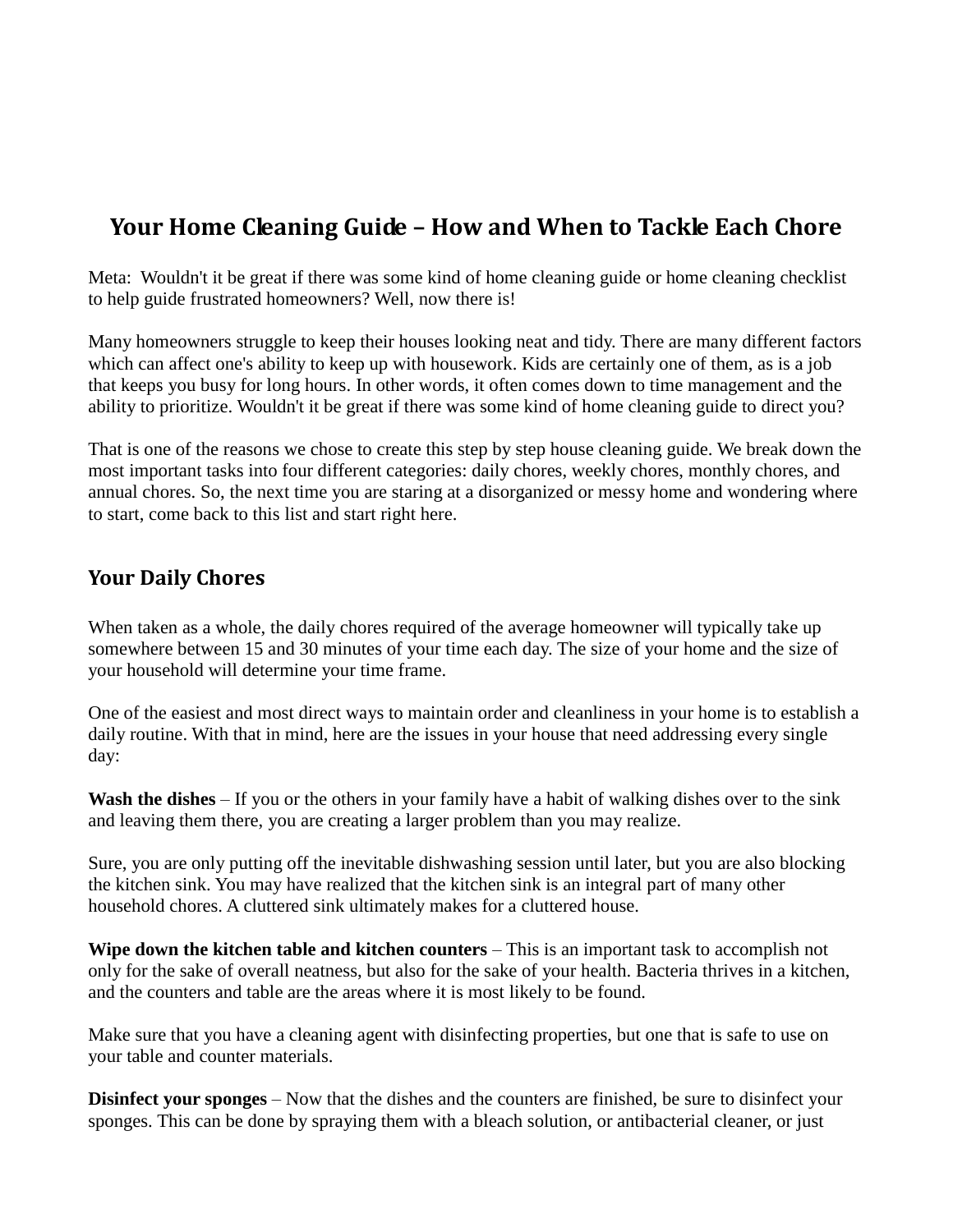tossing them in the dishwasher along with your dishes. This is also a very important step to help control the spread of germs.

**Sweep the kitchen floor** – Remember all that stuff you wiped off the counters and the kitchen table? It is now hanging out on your floor, along with anything else that was dropped there and/or tracked in during the day. Keep a broom and dust pan handy, and do a quick sweep of your kitchen to remove any visible debris. Don't forget to move your chairs out of the way to ensure that you can reach all the way under the table.

**Address the laundry** – Depending on how many people live in your household, laundry may be a daily occurrence. However, even if you are living on your own, laundry still needs to be "addressed" if not "done" every day. Make sure that there are no clothes lying on the floor, and that there is nothing left sitting damp in the washer.

**Wipe down kitchen and bathroom sinks** – For the most part, this job can be handled with a quick spritz of disinfecting spray, and a soft cloth. You're mainly looking to remove any visible mess, kill germs, and prevent moisture from damaging your appliances or counter surfaces.

**Clean the toilet** – Use toilet bowl cleaner to get up under the inner ledge of the toilet bowl, and use the toilet brush to quickly scrub it down. Doing this every day helps control the spread of germs, keeps your bathroom looking nice, and prevents any long-term hard water stains from forming.

**Wipe down the shower** – If you have a stall shower, you're best off using a squeegee to remove excess moisture from the shower door and walls. This prevents mildew from forming. If you have a tub and shower curtain set up, use a towel to quickly wipe down the walls and basin.

**Make your bed** – An unmade bed can set the tone for the rest of the bedroom. Rumpled blankets somehow lead to clothes on the floor, messy nightstands and dusty surfaces. If you're not the type to make your bed military straight, just take a minute to smooth out your comforter and fluff your pillows. It still improves the room's appearance.

That's really it for your daily chores. As they say, an ounce of prevention is worth a pound of cure. Taking a few minutes to complete these daily tasks can save you hours or catching up and dealing with larger problems later on.

#### **Your Weekly Chores**

It is very helpful to set aside some time once every week to attack some of the bigger and more timeconsuming projects. Do these whenever they best fit into your schedule. If it helps to wait until the kids are in bed (if for no other reason then you don't want anybody walking over your newly mopped floor) then do it at that time.

**Laundry** – If there ares only one or two of you in your household, chances are good that laundry is not a daily chore. Once a week, set aside some time to wash dry fold and put away all of the laundry. This avoids situations where clean laundry is piling up in baskets, or is thrown onto a bed.

**Change your bedding** – This chore goes hand-in-hand with laundry. Once a week, remove all sheets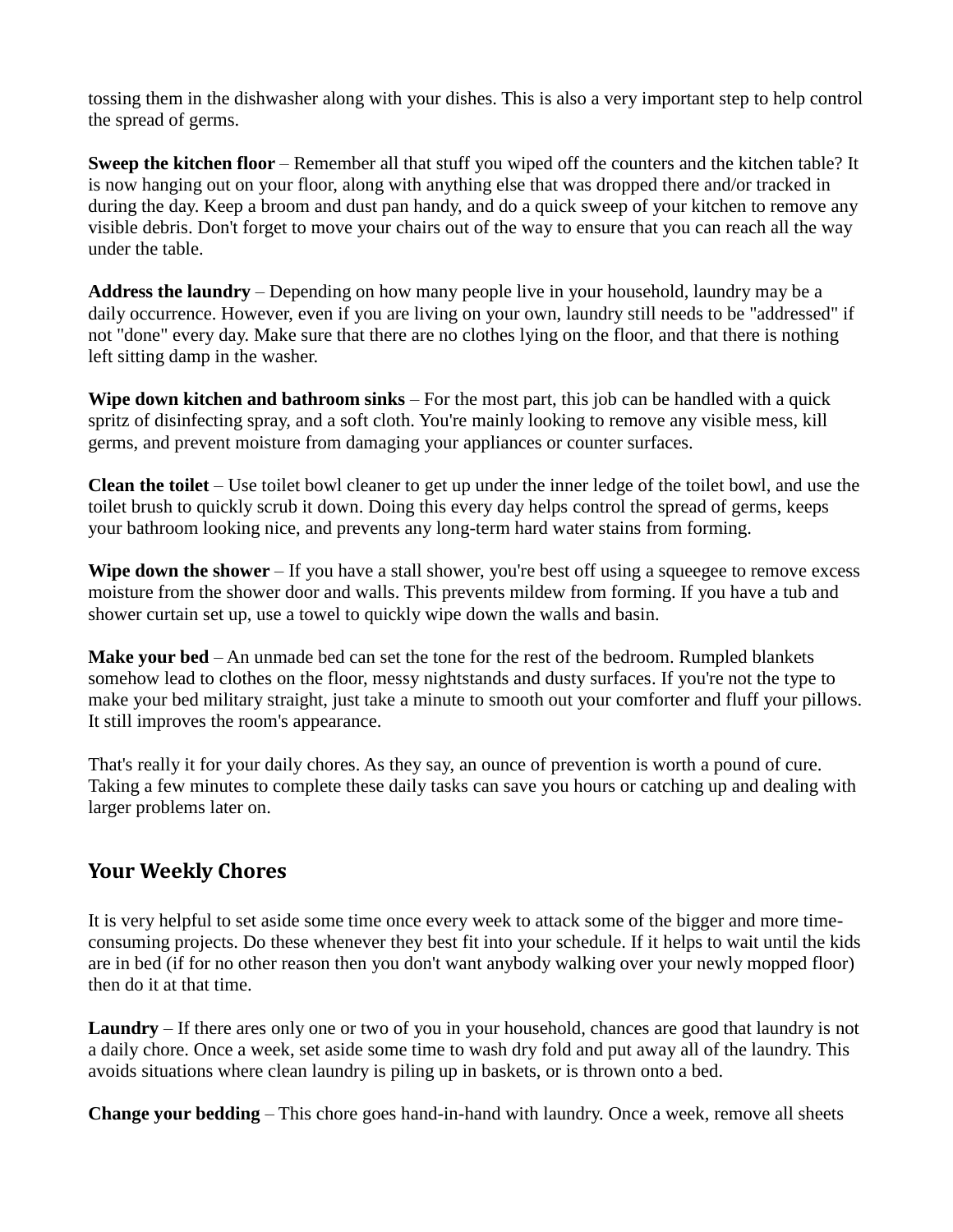and pillowcases, and run them through the laundry according to their care instructions. Replace with fresh bedding. Regularly changing your bedding keeps dust, dust mites, and even mold from taking up residence in your mattresses.

**Mop kitchen and bathroom floors** – After sweeping, clean your floors with whatever solution is most appropriate. Hardwood floors need a little extra TLC, and harsh cleaning products often cannot be used. Same goes for some forms of tile. Always read the directions on whatever product you choose.

**Wipe down all kitchen appliances** – By the end of the week, there are probably fingerprints showing up on the front of your refrigerator, dishwasher, microwave, and range. Wipe each one down with a product that is safe to use on them. Stainless steel appliances require a specific cleaning product, and remember to always clean those "with the grain" to avoid streaks.

**Check your refrigerator and pantry for expired food** – This can usually be done in conjunction with planning your grocery shopping, so you can actually knock out two tasks at once. Go through your refrigerator and search out any expired or spoiled food. If necessary, pull over a stepladder or a chair to make sure that you are seeing all the way to the back (where forgotten food loves to live).

**Thoroughly clean your bathroom** – All surfaces in your bathroom should be cleaned and disinfected once a week. Often overlooked chores include rinsing out toothbrush holders, disinfecting sink handles and scrubbing around the pedestal and base of the toilet. Few people are enthusiastic about scrubbing down their bathroom, but the more thorough a job you do once a week, the less likely it is that you will run into larger problems later on.

**Dust** – Seven days is usually enough time for a thin layer of dust to appear on your furniture. Using either a furniture polish or simply a lightly moistened soft cloth, carefully remove dust from your home. Remember to scan along your floors and ceilings for any cobwebs that may have taken up residence and carefully clear them out with a broom. Often overlooked areas for dusting include behind TVs, around your washer and dryer (all of that lint leads to dust buildup) and the top of ceiling fan blades.

**Vacuum** – Your best bet is to leave vacuuming for last. All that dust you stirred up while cleaning your furniture has to end up somewhere right? Vacuuming your rugs once a week helps remove dust and dust mites from your home, as well as any other debris that has gotten tracked in from the outside.

#### **Your Monthly Chores**

These chores do not have to be addressed as frequently, but they are still very important to remember. You should be okay if you do each of these once per month:

**Light decluttering** – Have you accumulated a little too much "stuff" over the course of a month? Take some time to go through it all, and get rid of anything you don't actually need.

**Clean the interior of your appliances** – This includes your dishwasher, washing machine, and microwave. Each manufacturer will have recommendations for how best to do this.

**Clean light fixtures** – Don't forget to remove dust from your lighting fixtures once a month. Be smart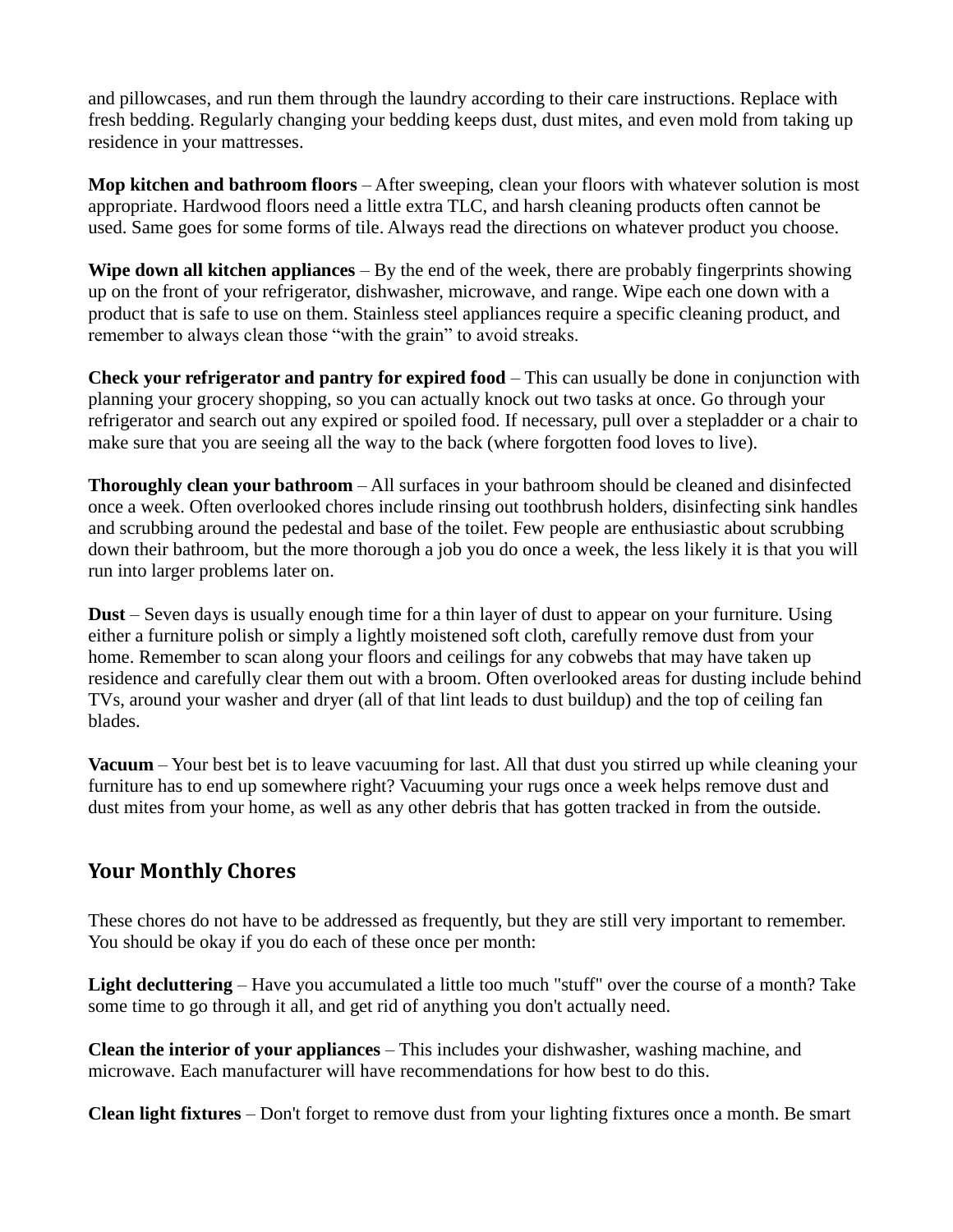about this – if your fixtures are up very high, get a ladder, and have someone help you.

**Vacuum woodwork, air vents, and baseboard heaters** – You may not have all of these features in your home, but any that you do have need to be cleared of dust once a month. Most vacuums come with an extendable hose and a special attachment for properly cleaning vents or heaters.

### **Your Annual Chores**

The bad news is, these are the largest and most time-consuming chores. The good news is that you only need to do them once a year (and in some cases, even less frequently than that).

**Check your smoke alarms** – Test the batteries in every smoke alarm in your home, and replace if necessary.

**Clean your fireplace and chimney** – This is usually best left to a professional chimney sweep. If you use your fireplace regularly it is important to keep the chimney clean to avoid any fire hazards.

**Thoroughly clean windows and window screens** – Hopefully, you have the type of windows that tilt inward so that they can easily be cleaned on both sides. If not, you may want to hire a professional to handle your exterior cleaning. Don't forget about your screens! These can quickly become havens for pollen and dust, and anyone with allergies in your house can be affected.

**Deep clean carpets and upholstery** – A steam cleaner can usually tackle both the carpet and the upholstery. As always, make sure that the materials you are cleaning can stand up to this rather intense process. If you do not own a steam cleaner, they can be rented at most grocery and hardware stores.

**Duct cleaning** – This one can actually be done less frequently, but it most definitely requires a professional. Every 3 to 5 years be sure to have your air ducts professionally cleaned. To ensure good airflow and efficiency of your HVAC.

## **Home Cleaning Checklist**

If you want to tackle all of the chores in this house cleaning guide, be sure that you have the following on hand:

- Broom and dust pan
- Mop and mop bucket
- Soft cloths and sponges for wiping down surfaces
- Dusters
- Appropriate cleaning products. Remember that specific products are required for different surfaces including glass, metal, tile, wood, laminate, marble, or granite.
- Laundry detergent, fabric softener, dryer sheets and stain remover
- Squeegee and toilet brush for the bathroom
- Vacuum with appropriate attachments for cleaning upholstery, vents, heaters, etc.
- Trash bags
- Storage containers